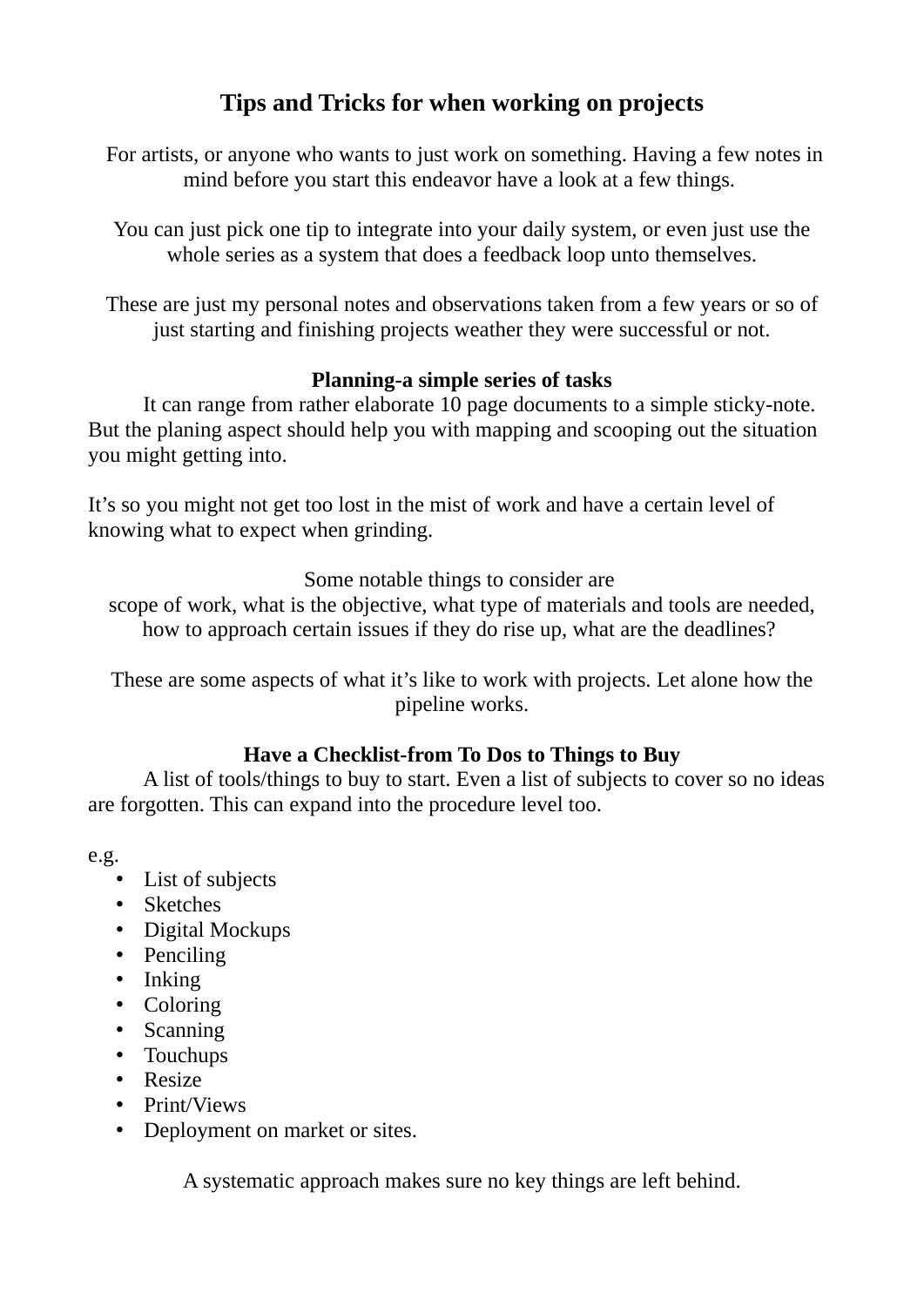### **Take time off from Home-Telecommute**

Perhaps being at home all day isn't the answer in this day and age. Not only is the human body designed to move, but the brain needs movement anyways to think up of good solutions. Telecommute is just taking a walk but with way more steps and carrying equipment along to bring the work with you where ever you go.

Working in novel environments might provide insights.

Ideally the workspace will be more minimal, less distractions and more focused on the project.

#### **Deadline**

Stop watches or even a calendar to keep track of progress. Sketch-works should be done within a mere hour or less, but can be extended if they are in series, perhaps up to a week at most.

Finished work tends to be done within a week or less, unless it's part of a comic panels/pages, or a client's project that is larger scale than what is done on the standard line.

The purpose of deadlines is to cut out excess time that is wasted. It's about making the most of what little time we have on this earth.

Incentives to get stuff done is time after-all.

## **Make Buffer**

For if things gets too much. Take a break, give some breathing room to think about the composition and overall progress of the project. Maybe a night's sleep of just thinking about the sketch could spark a different approach to making it work.

Like, the problem with grinding for few weeks all in one go, is that being so stuck in one type of activity instead of taking a simple break and having  $2<sup>nd</sup>$  thoughts every few days or so might actually veer off course.

Grinding tends to make people blind to the original objective since, people can be fixed on one small task too much to a point of over-doing it.

It's akin to just stirring and kneading the bread-dough too much instead of just letting it rest and rise so it can bake properly.

Just having a more methodical approach improves the final product then a simple "winging it"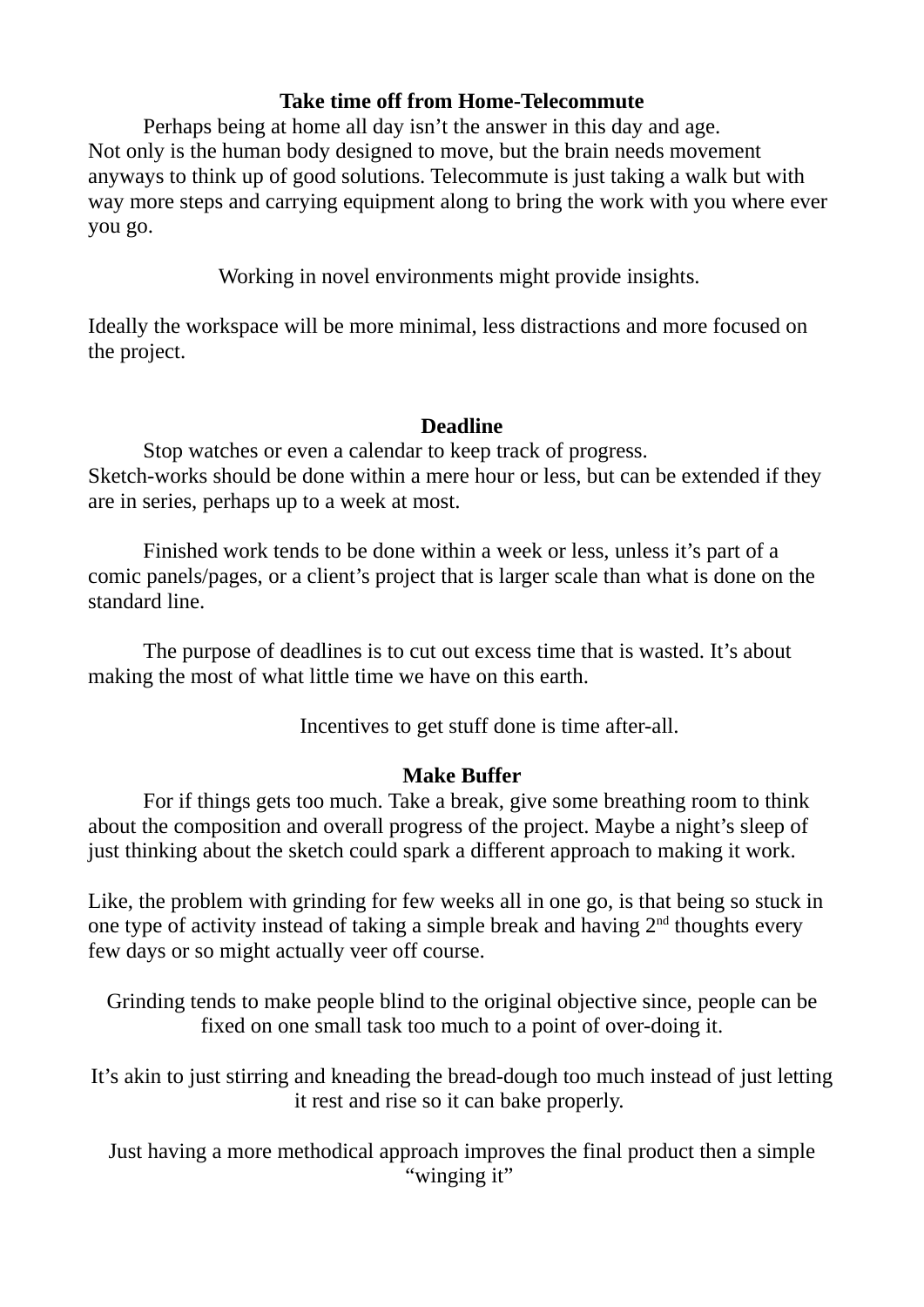## **Have an Objective**

Weather the project is going to be part of a product line to just a sample work to submit to a few clients in search of larger scale assignments.

Always have a mission statement or simple key word of why(or why not) this project was initiated.

#### **Focus and Focus**

Regardless of whatever the current situation dictates, just stay focused on the project. It's not always about deep work like Cal Newport would say it, but just having a bearing on the compass is the way.

> How it will be navigated is debatable, but as long as the red needle is pointing the north to be. The goal is doable.

#### **Grit your Teeth-Just Continue Regardless**

It could be day 20 or week 3 to even a couple months of work in progress. But, if the project's outlook seems to be not worth it regardless due to the fact money problems will always be an issue or the results isn't lining up with the mission statements.

#### Grind away,

since the battle is always different from the planning in the briefing room.

Planning helps, but having the ability to grind is important.

The road to victory is accomplished via the roughing of trenches and beyond, not just with sheer planning and gearing up.

#### **A Still GoalPost-Chop the Legs**

Perhaps, it's one the worst things to get. A goal post that is always moving, never still enough to get to. Having a deadline is one thing, but sometimes, the project is so large or you decided to over-invest in it makes it not worth it.

Learning to just stop at a certain point is often the right thing to do.

## **Always Remember your Why**

Sometimes, if not almost always, people tends to lose sight of why they started. But knowing even on a simple sticky-note in the back of a laptop, to back of the mind state.

Knowing your why could be the key motivator of taking up and following through the project.